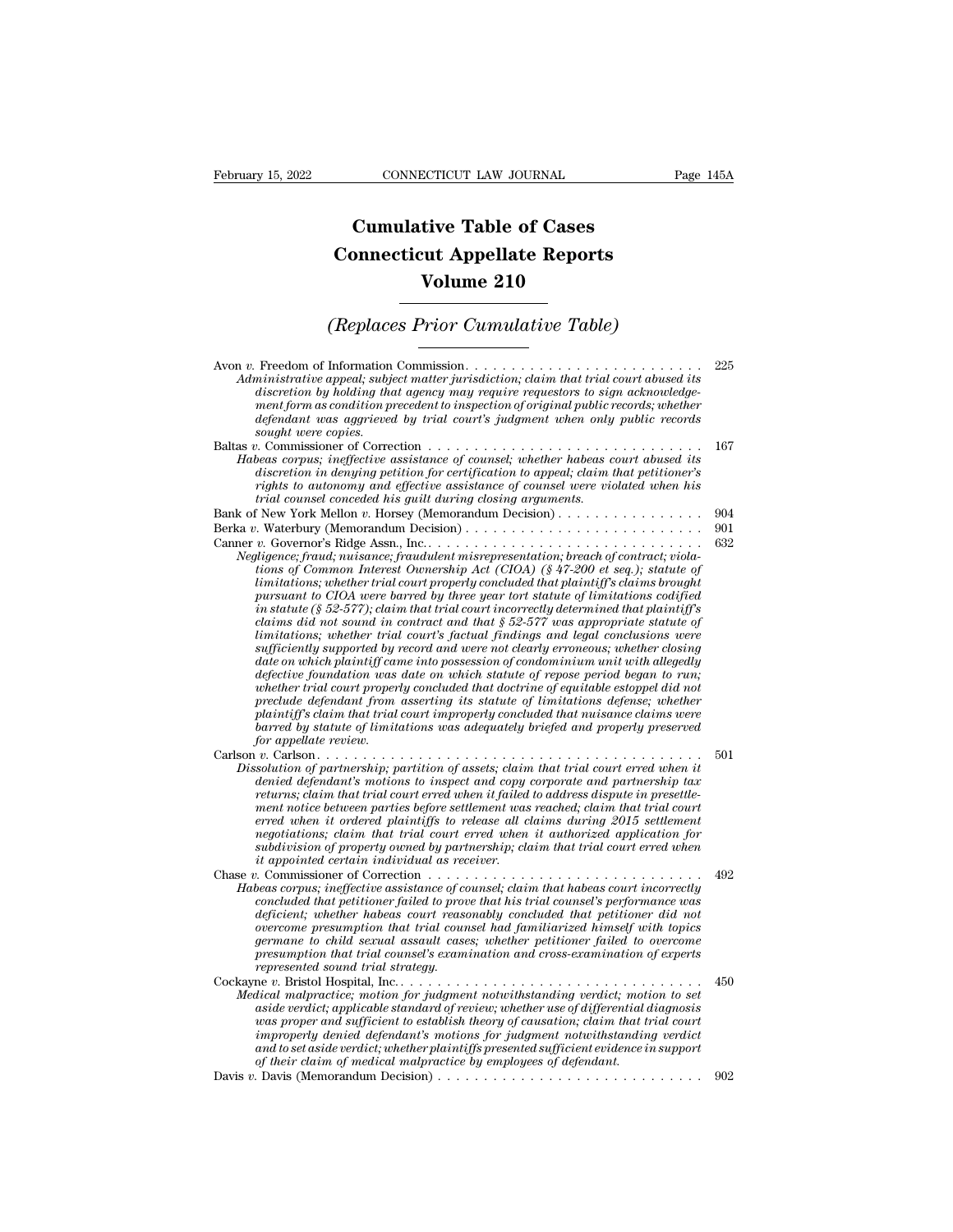| CONNECTICUT LAW JOURNAL<br>February 15, 2022<br>Page 146A                                                                                                                                                                                                                                                                                                                                                                                                                                                                                                                                                                                                                                                                                                                                                                                                                                                                                                                                                                                                                 |            |
|---------------------------------------------------------------------------------------------------------------------------------------------------------------------------------------------------------------------------------------------------------------------------------------------------------------------------------------------------------------------------------------------------------------------------------------------------------------------------------------------------------------------------------------------------------------------------------------------------------------------------------------------------------------------------------------------------------------------------------------------------------------------------------------------------------------------------------------------------------------------------------------------------------------------------------------------------------------------------------------------------------------------------------------------------------------------------|------------|
|                                                                                                                                                                                                                                                                                                                                                                                                                                                                                                                                                                                                                                                                                                                                                                                                                                                                                                                                                                                                                                                                           |            |
| Dion v. Enfield (Memorandum Decision). $\dots \dots \dots \dots \dots \dots \dots \dots \dots \dots \dots$<br>Arbitration; underinsured motorist coverage; claim that trial court lacked statutory<br>and common-law authority to modify arbitration award; whether trial court<br>properly made deduction when confirming arbitration award; whether trial court                                                                                                                                                                                                                                                                                                                                                                                                                                                                                                                                                                                                                                                                                                         | 906<br>347 |
| properly calculated amount of judgment.<br>Landlord-tenant; breach of lease agreement; negligence; claim that trial court erred<br>in rendering judgment against defendants for damages to leased property without<br>determining age and condition of property at commencement of tenancy and<br>relative wear and tear of property at termination of tenancy; claim that trial<br>court erred in failing to render judgment for defendants on their counterclaim<br>relating to security deposit paid to plaintiff; whether trial court's finding regard-<br>ing amount of security deposit paid pursuant to lease was clearly erroneous;<br>whether trial court's determination that plaintiff properly provided defendants<br>with written accounting of deductions made from security deposit, as required<br>by applicable statute (§ 47a-21 (d) (2)), was clearly erroneous; whether plaintiff's<br>alleged failure to retain security deposit in separate escrow account violated<br>$\S$ 47a-21 (h) or Connecticut Unfair Trade Practices Act (CUTPA) (§ 42-110a | 420        |
| $et seq.$ ).<br>Administrative appeal; suspension of motor vehicle operator's license by defendant<br>Commissioner of Motor Vehicles pursuant to statute (§ 14-227b); whether pre-<br>sumption in § 14-227b (q) that results of blood alcohol tests commenced within<br>two hours of operation were sufficient to indicate plaintiff's blood alcohol content<br>at time of operation violated plaintiff's right to due process under United States<br>constitution; whether trial court erred in concluding that exception for rising<br>blood alcohol content contained in criminal statute $(\S 14-227a(b))$ did not apply<br>to administrative license suspension hearing.                                                                                                                                                                                                                                                                                                                                                                                             | 515        |
| Icelo-Hernandez v. Commissioner of Correction (Memorandum Decision)<br>Dissolution of marriage; postjudgment proceedings; motion for contempt; claim<br>that trial court improperly limited plaintiff's defense at contempt hearing in<br>deprivation of his due process rights; whether court's scheduling order reflected<br>abuse of its discretion; whether plaintiff was afforded fair opportunity to present<br>evidence at contempt hearing on contested issues.                                                                                                                                                                                                                                                                                                                                                                                                                                                                                                                                                                                                   | 905<br>364 |
| In re Emily $S. \ldots$ .<br>Termination of parental rights; claim that trial court improperly found that Depart-<br>ment of Children and Families made reasonable efforts to reunify respondent<br>father with minor child; whether trial court properly found that father was unable<br>or unwilling to benefit from reunification efforts; adoption of trial court's well<br>reasoned decision as proper statement of facts and applicable law on issues.                                                                                                                                                                                                                                                                                                                                                                                                                                                                                                                                                                                                              | 581        |
| Karanda v. Bradford.<br>.<br>Negligence; motion to open judgment of nonsuit; whether trial court abused its<br>discretion in concluding that it lacked statutory $(852-212)$ authority to consider<br>plaintiff's motion to open because plaintiff filed motion without affidavit required<br>by § 52-212 (c); whether affidavit filed more than four months following judgment<br>of nonsuit satisfied substantive requirements of $\S 52-212$ ; claim that trial court<br>erred in applying standard in $\S 52-212$ for opening judgments upon default or<br>nonsuit, as opposed to statutory $(\frac{6}{52}-212a)$ standard for opening civil<br><i>judgments.</i>                                                                                                                                                                                                                                                                                                                                                                                                     | 703        |
| Dissolution of marriage; motion to open; whether trial court applied correct legal<br>standard with respect to plaintiff's motion to open.                                                                                                                                                                                                                                                                                                                                                                                                                                                                                                                                                                                                                                                                                                                                                                                                                                                                                                                                | 289        |
| Appeal of animal control officer's disposal orders pursuant to statute ( $\S$ 22-358);<br>claim that $\S 22-358$ (c) was unconstitutionally vaque as applied because it per-<br>mitted animal control officers to issue disposal orders as they deem necessary,<br>thereby authorizing arbitrary enforcement; whether plaintiff's right to procedural<br>due process was violated because hearing officer used inadequate procedures in<br>upholding animal control officer's issuance of disposal orders; whether hearing<br>officer abused his discretion by admitting and considering animal control offi-<br>cer's expert testimony.                                                                                                                                                                                                                                                                                                                                                                                                                                  | 311        |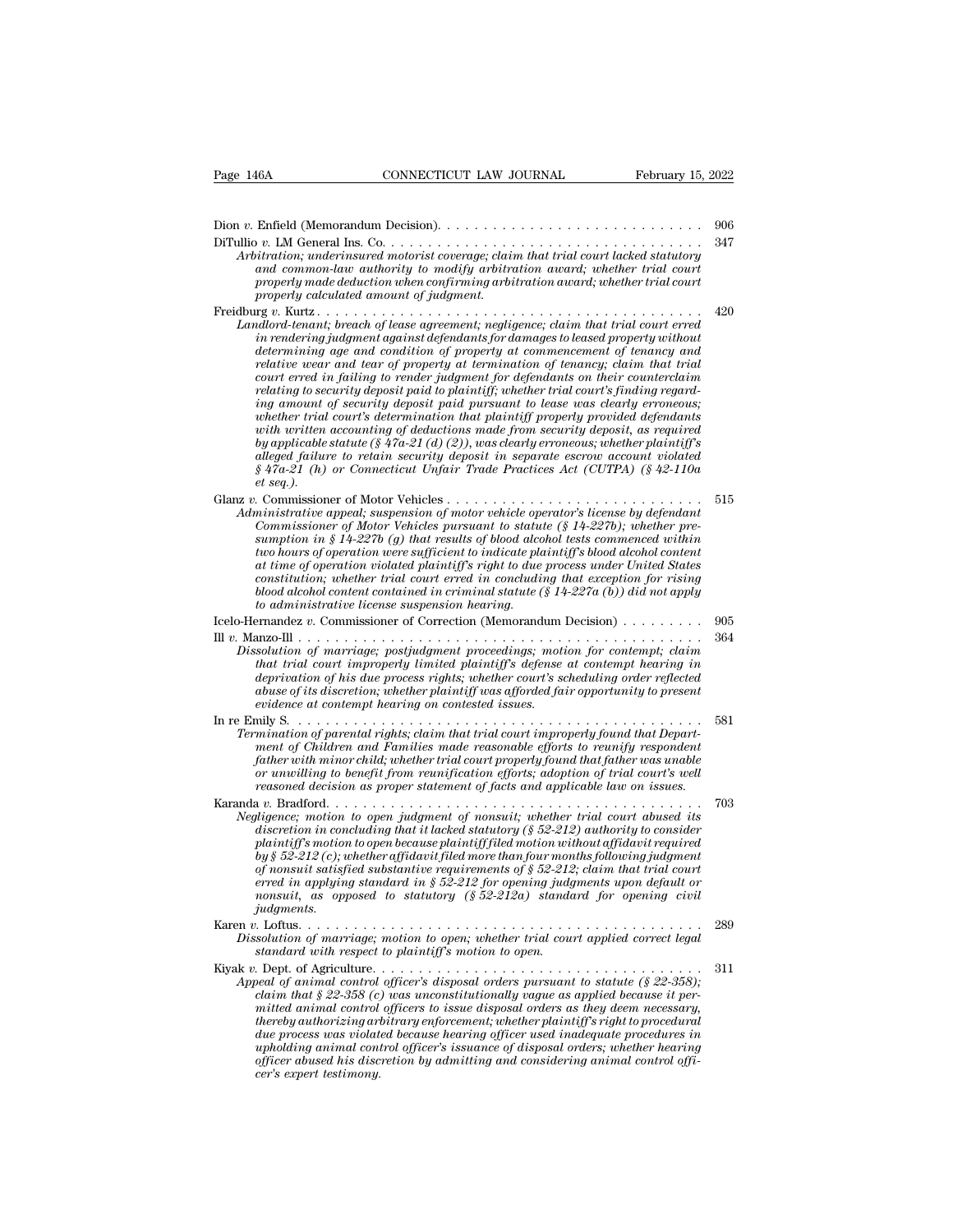Kolich *<sup>v</sup>*. Tudorof (Memorandum Decision) . . . . . . . . . . . . . . . . . . . . . . . . . . . <sup>905</sup> Lucky 13 Industries, LLC *<sup>v</sup>*. Commissioner of Motor Vehicles. . . . . . . . . . . . . . . . . <sup>558</sup> *Administrative appeal; motor vehicles; claim that federal law preempted and motor vehicles*<br>*Administrative appeal; motor vehicles; claim that federal law preempted any state*<br>*Administrative appeal; motor vehicles; claim regulation that purported to prohibit fee that plaintiff charged for release of motor*<br>*a* flat purported to prohibit fee that plaintiff charged for release of motor<br>*anistrative appeal*; motor vehicles; claim that federa *vehicle subject to nonconsensual tow; claim that trial court improperly concluded that tow at issue was nonconsensual tow relationship in that tow at issue was nonconsensual tow at issue was nonconsensual tow, claim that federal law preempted any state regulation that purported to prohibit fee that pl was illegal; whether contract for expedited service in releasing vehicle, executed b* and thus and the model of More Weillers . The retrieved vehicles and industriative appeal, motor vehicles and that federal law preempted any state regulation that purported to prohibit fee that plaintiff charged for r *town interestand tow into the commissioner of Motor Vehicles.*  $\ldots \ldots \ldots \ldots$  is the ministrative appeal; motor vehicles; claim that federal law prempted any state regulation that princred to probibil fee that plaintiff *for expediant that purported to prohibit fee that plaintiff charged for release vehicle subject to nonconsensual tow, claim that trial court improperly contained that tow at issue was nonconsensual and that fee charged fo vehicle subject to nonconsensual tow; claim that trial court improperly concluded*<br> *vehicle subject to nonconsensual tow; claim that fee charged for release of vehicle*<br> *that tow at issue was nonconsensual and that fee Negligence; premises liability; business invite in the charged for release of vehicle*<br>was illegal; whether contract for expedited service in releasing vehicle<br>was illegal; whether contract for expedited service in releas *and to a casse was inhouses said und that the caliged* processe of centerations and the product of practice (and the producted by plaintiff and tow driver who retrieved vehicle, transformed nonconsensual tow into consensu *trial court courter courter of experiment in the trial service in reasing pention to plaintiff and tow driver who retrieved vehicle, transformed nonconsensual tow into consensual tow; claim that trial court improperly con of inadequately briefed claim that trial court erred in denying plaintiff's motion to submit supplemental or amended jury interrogatories.* Marshall *v.* Commissioner of Motor Vehicles . . . . . . . . . . . . . . . . . . . . . . . . . . <sup>109</sup> *Administrative appeal; suspension of motor vehicle operator's license by defendant* court errors with the trial court erred in denying plaintiff's motion to set aside verdict; reviewability of inadequately brigged claim t *Commissioner permissioner of Motor Vehicles pursuant to rules of practice (§§ 61-10 (a) and 63-8 (a)) to review plaintiff's claim that trial court erred in denying plaintiff's motion to set aside verdict; reviewability of court erred in denying plaintiff's motion to every of while that in court erred in denying plaintiff's motion to set aside verdici; reviewability of inadequately briefed claim that trial court erred in denying plaintiff's did coart errest in a coart in the discretion by a motion to set assisted principly principly bright discretion by a membed jury interrogatories.*<br>  $d\theta$  is absorption by a membed jury interrogatories.<br>  $d\theta$  is a commiss *arresting of manequative of included in the coart effect to submit supplemental or amended jury interrogatories.*<br>  $\begin{aligned} 1 & v. \text{ Commissioner of Motor Vehicles } & ... & ... & ... & ... & 109 \\ 1 & v. \text{ Commissioner of Motor Vehicles } & ... & ... & ... & ... & 109 \\ 2 & v. \text{ Commissioner of Motor Vehicles } & ... & ... & ... & ... & ... & 109 \\ 3 & v. \text{$ *business days are also suspension of motor vehicle operator's license by defendant<br>
Commissioner of Motor Vehicles pursuant to statute (§ 14-227b); claim that trial<br>
court improperly concluded that Department of Motor Veh liable.* Commissioner of Motor Vehicles pursuant to statute (§ 14-227b); claim that trial<br>Court improperly concluded that Department of Motor Vehicles hearing officer<br>did not abuse her discretion by admitting certain exhibit into e Fourt improperly concluded that Department of Motor Vehicles hearing officer<br>did not abuse her discretion by admitting certain exhibit into evidence; whether<br>arresting officer's failure to mail report of incident to depart *Administrative appeal; claim that trial court improperly dismissed administrative appeal; claim to the business days of plaintiff's arrest as required by § 14-227b (c) rendered it unreliable.*<br> *Administrative appeal; cla arresting officer's failure to mail report of incident to department within three*<br>business days of plaintiff's arrest as required by § 14-227b (c) rendered it unre-<br>liable.<br>Investors, L.P. v. Lakner (Memorandum Decision) *denying plaintiffs' application for two new source air permits; whether regulation (§ 22a-174-29 (b) (2)) remaining a model in pecision*  $\ldots$  *concentration*  $\ldots$  *contracts* controllate.<br> *(State Crematorium, LLC v. Dept. of Energy & Environmental Protection*  $\ldots$ *, ministrative appeal, claim that tration for emissions of mercury at discharge point or property dismissed administrative appeal; claim that trial court improperty dismissed administrative appeal from decision of Commissioner of Energy and Environmental* Find court properly interpreted and properly distribution of the different protection and S84 and the trial court improperly dismissed administrative appeal, claim that trial court improperly dismissed administrative appe *present case; whether trial court improperly adjudicated issues not raised in annistrative appeal; claim that trial court improperty dismissed administrative* appeal from decision of Commissioner of Energy and Environmental Protection denying plaintiffs' application for two new source air premist; *denying plaintiffs' application for two new sourdenying plaintiffs' application for two new sources*  $(s \& 2a \cdot 174 + 29 \text{ (b) } (2)$ ) required calculation of *n* emissions of mercury at discharge trial court properly inter *Commissioner of Correction (Memorandum Decision)*<br> *Changing plantial court property at discharge point or property line; whether trial court property interpreted and applied § 22a-174-29 (b) (2) to facts of present case;* Fraction for emissions of mercury at discharge point or property line; whether<br>trial court property interpreted and applied  $\S$  22a-174-29 (b) (2) to facts of<br>present case; whether trial court improperty adjudicated issue *Breach of contract; whether trial court properly adjudicated issues not raised in*<br>*administrative appeal; whether trial court erred by violating binding legal precedent and applicable statute (\$ 4-183 (j))*.<br>
ien v. Com *present case*; whether trial court improperly adjudicated issues not raised in administrative appeal, whether trial court erred by violating binding legal precedent and applicable statute  $(\$4-183\ (j))$ .<br>  $v$ . Commissione *failed to file new pleading pursuant to applicable rule of practice new producent and applicable statute (§ 4-183 (j)).*<br> *for a failed to applicable statute (§ 4-183 (j)).*<br> *for a failed to file new pleading pursuant to whether plaintiff waived his right to appeal trial court's ruling striking amended complaint; whether trial court properly granted defendant's motion for entry of judgment or, alternatively, to strike sole count of amended complaint.*  $B$  *b*  $B$  *reach of contract; whether trial court properly concluded that amended complaint*  $as$  *not materially different from original complaint and, therefore, that plaintiff* failed to file new pleading pursuant to *Dissolution of marriage; whether trial court property contained and unemation of materially different from original complaint and, therefore, that plaintiff failed to file new pleading pursuant to applicable rule of prac parties' murering ufferential and the particle in the trial court is reflected (§ 10-44);*<br> *particle to file new pleading pursuant to applicable rule of practice (§ 10-44);*<br> *whether plaintiff waived his right to appea givata to jue hat petually pursuant to uppeat our the of purcules rate of a property,*<br> *abteher plaintiff waved his right to appeal trial court's ruling striking amended*<br> *complaint, whether trial court property grante agreement; wherea ans regist to uppeut it an court s rating straing unerated*<br>*complaint; whether trial court properly granted defendant's motion for entry of*<br>*judgment or, alternatively, to strike sole count of amende business interests in the court property granted degendants motion for entry of*<br>piadgment or, alternatively, to strike sole count of amended complaint.<br>  $\frac{1}{2}$ <br>  $\frac{1}{2}$ <br>  $\frac{1}{2}$ <br>  $\frac{1}{2}$  solution of marriage; wh *its discretion in an interaction in assigning outstanding debt on parties' line solution of marriage; whether trial court had subject matter jurisdiction over parties' premarital agreement; whether trial court abused its* Dissolution of marriage; whether trial court had subject matter jurisdiction over<br>parties' premarital agreement; whether trial court abused its discretion in<br>assigning defendant's separate property interests pursuant to pa *Negligence; negligent influition of emotional distressiper matrix*  $\mu$  is discretion in assigning defendant's separate property interests pursuant to parties' premarital agreement; claim that trial court erred in not pla parties premarinal agreement, amemory interests pursuant to parties' premarital<br>agreement; claim that trial court erred in not placing total value on defendant's<br>business interests pursuant to statute (§ 46b-81 (c)); wheth *whether trial court erred in not placing tracess pursuant to puries premant;*<br>*baginement;* claim that trial court erred in not placing total value on defendant's<br>business interests pursuant to statute (§ 46b-81 (c)); whe *adoptiment, curril and trial court erred in moly pluma value of a genamin statement, curril court abused* its discretion in assigning outstanding debt on parties' line of credit to plaintiff.<br>  $\overline{O}$  & G Industries, Inc *facts and analysis in an analysis of a facts and a state (s* +00-01 (*c)*), its discretion in assigning outstanding debt on particle of  $Q$  is discretion in assigning outstanding debt on particle in the place of applicabl Puteri *v.* Governor's Ridge Assn., Inc. (See Canner *v.* Governor's Ridge Assn., Inc.) . . . <sup>632</sup> Negligence; negligent infliction of emotional distress; premises liability; reckless-<br>ness; whether trial court erred in granting in part defendant's motion to strike;<br>whether trial court erred in granting defendant's moti *Petition for new trial; arson in second degree; conspiracy to commit criminal mis-*<br>*Petition for summary judgment; adoption of trial court's memoranda of decision as proper statements of relevant*<br>*Acts and analyses of a chief in first degree; compined in granting defendant's motion for summary judgment;*<br>adoption of trial court's memoranda of decision as proper statements of relevant<br>facts and analyses of applicable law on issues.<br> *c* G *trial court's memoranda of decision as proper statements of relevant<br>facts and analyses of applicable law on issues.*<br>*the covernor's Ridge Assn., Inc.* (See Canner v. Governor's Ridge Assn., Inc.) . . . . 632<br>*the state been dismissed due to petitioner's failure to comply with statutory certification requirement (§ 54-95 (a)) prior to commencing appeal.*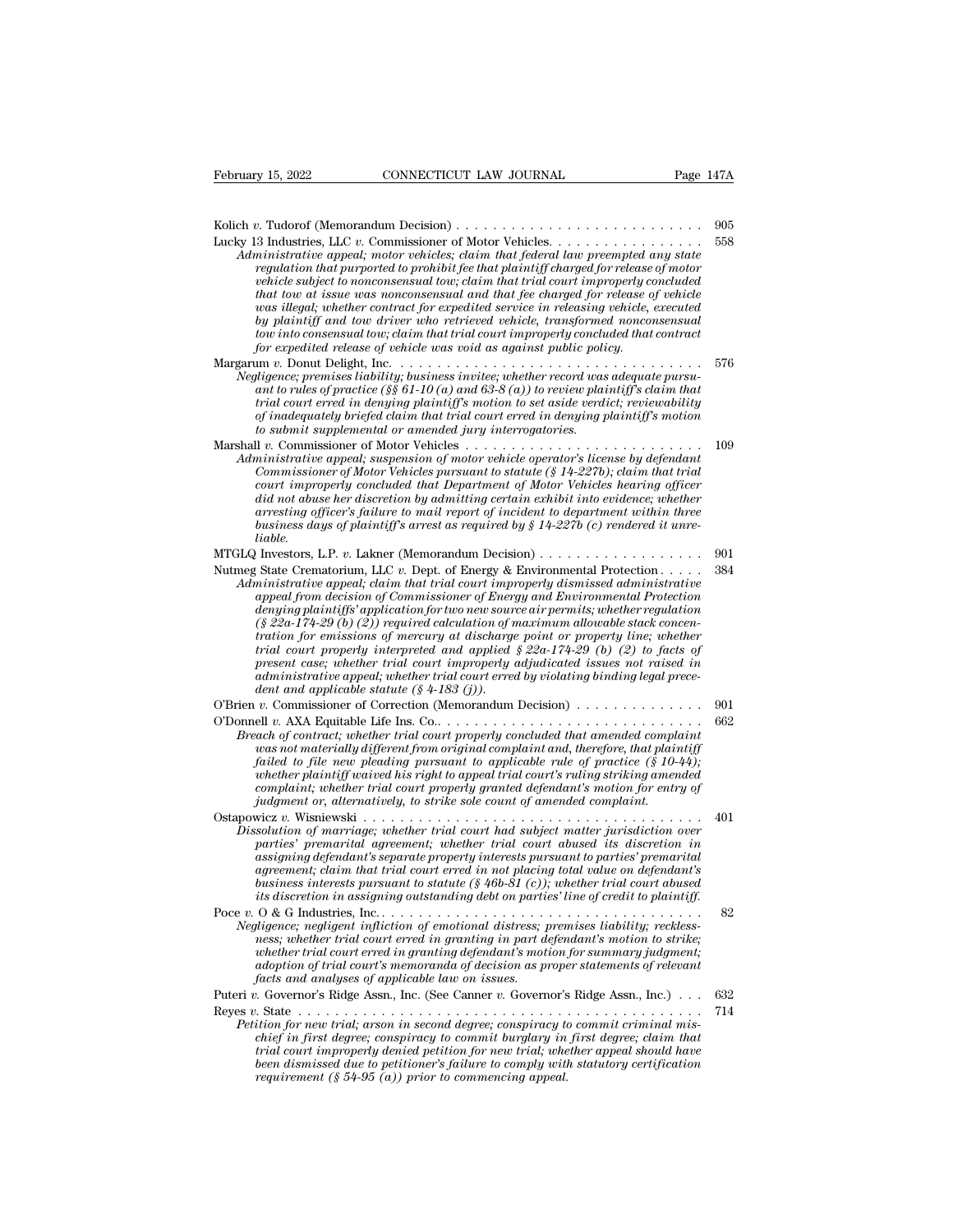| Page 148A          | CONNECTICUT LAW JOURNAL                                                                                                                                                                                                                                                                                                                                                                                                                                                                                                                                                                                                                                                                                                                                                                                                                                                                                                   | February 15, 2022 |
|--------------------|---------------------------------------------------------------------------------------------------------------------------------------------------------------------------------------------------------------------------------------------------------------------------------------------------------------------------------------------------------------------------------------------------------------------------------------------------------------------------------------------------------------------------------------------------------------------------------------------------------------------------------------------------------------------------------------------------------------------------------------------------------------------------------------------------------------------------------------------------------------------------------------------------------------------------|-------------------|
| standard of proof. | Wrongful termination of employment; motion for attorney's fees; claim that trial<br>court improperly failed to apply lodestar method in calculating amount of attor-<br>ney's fees; claim that trial court erred in awarding any attorney's fees to plaintiff;<br>claim that plaintiff failed to satisfy legal standard for granting attorney's fees;<br>claim that trial court erred by failing to set aside jury's award of damages<br>because it was not supported by sufficient evidence; claim that trial court erred<br>by rendering judgment for plaintiff because there was no evidence to support<br>jury's conclusion that plaintiff's employment had been terminated for filing safety<br>complaints; whether trial court properly instructed jury concerning applicable                                                                                                                                       | 686               |
|                    | Summary process; claim that trial court erred by holding that plaintiff did not<br>acquire from its predecessor in title, pursuant to quitclaim deed, right to evict<br>defendant; claim that trial court erred by dismissing summary process action<br>on ground that plaintiff's sole member did not have bona fide intention to use<br>dwelling as principal residence; claim that trial court erred by dismissing sum-<br>mary process action on basis of court's posttrial consideration of extra-record<br>evidence, namely, prior summary process action brought by plaintiff's predeces-<br>sor in title against defendant.                                                                                                                                                                                                                                                                                       | 548               |
|                    | Dissolution of marriage; mootness; subject matter jurisdiction; whether trial court<br>erred when it entered pendente lite order related to travel restrictions; whether<br>trial court erred when it entered certain orders.                                                                                                                                                                                                                                                                                                                                                                                                                                                                                                                                                                                                                                                                                             | 327               |
|                    | Probate appeal; whether Superior Court correctly determined that it lacked subject<br>matter jurisdiction over appeal from Probate Court decree approving final<br>account on basis that appeal was untimely.                                                                                                                                                                                                                                                                                                                                                                                                                                                                                                                                                                                                                                                                                                             | 278               |
|                    | Negligence; summary judgment; whether trial court properly rendered summary<br>judgment for defendant; whether trial court correctly determined that plaintiffs<br>failed to demonstrate existence of genuine issue of material fact as to whether<br>alleged sexual assaults were reasonably foreseeable.                                                                                                                                                                                                                                                                                                                                                                                                                                                                                                                                                                                                                | 903<br>435        |
| lic policy.        | Probate appeal; trusts; claim that defendant violated in terrorem clauses contained<br>in will and trust agreement; whether defendant filed creditor's claim against<br>estate in violation of in terrorem clauses contained in will and trust agreement;<br>whether in terrorem clauses prohibiting beneficiaries of will and trust from<br>challenging any action taken by fiduciary were unenforceable as matter of pub-                                                                                                                                                                                                                                                                                                                                                                                                                                                                                               | 66                |
| ble law on issues. | Labor law; administrative appeal; whether trial court properly concluded that deci-<br>sion of defendant State Board of Labor Relations was erroneous as matter of law<br>and predicated on factual findings that were not supported by record; adoption<br>of trial court's memorandum of decision as proper statement of facts and applica-                                                                                                                                                                                                                                                                                                                                                                                                                                                                                                                                                                             | 529               |
|                    | Alleged deprivation of plaintiff inmate's federal constitutional rights; motion to<br>dismiss; whether defendants were entitled to statutory (§ 4-165 $(a)$ ) immunity;<br>whether trial court properly dismissed plaintiff's claims brought pursuant to<br>federal statute (42 U.S.C. § 1983) on basis of doctrine of qualified immunity.                                                                                                                                                                                                                                                                                                                                                                                                                                                                                                                                                                                | 904<br>239        |
|                    | Cruelty to persons; disorderly conduct; competency; whether trial court violated<br>defendant's sixth amendment right to present defense by failing to take adequate<br>procedural measures before ruling that victim was incompetent to testify at<br>defendant's trial; whether trial court abused its discretion when it declined to<br>contemporaneously observe victim before ruling on his competency to testify at<br>trial; whether trial court abused its discretion when it denied defendant's motion<br>to have victim examined by independent expert witness before ruling on victim's<br>competency to testify; whether trial court abused its discretion when it denied<br>defendant's motion to sanction prosecution for intimidating potential defense<br>witnesses from testifying at trial; whether defendant's due process right to fair<br>trial was violated as result of prosecutorial impropriety. | 130               |